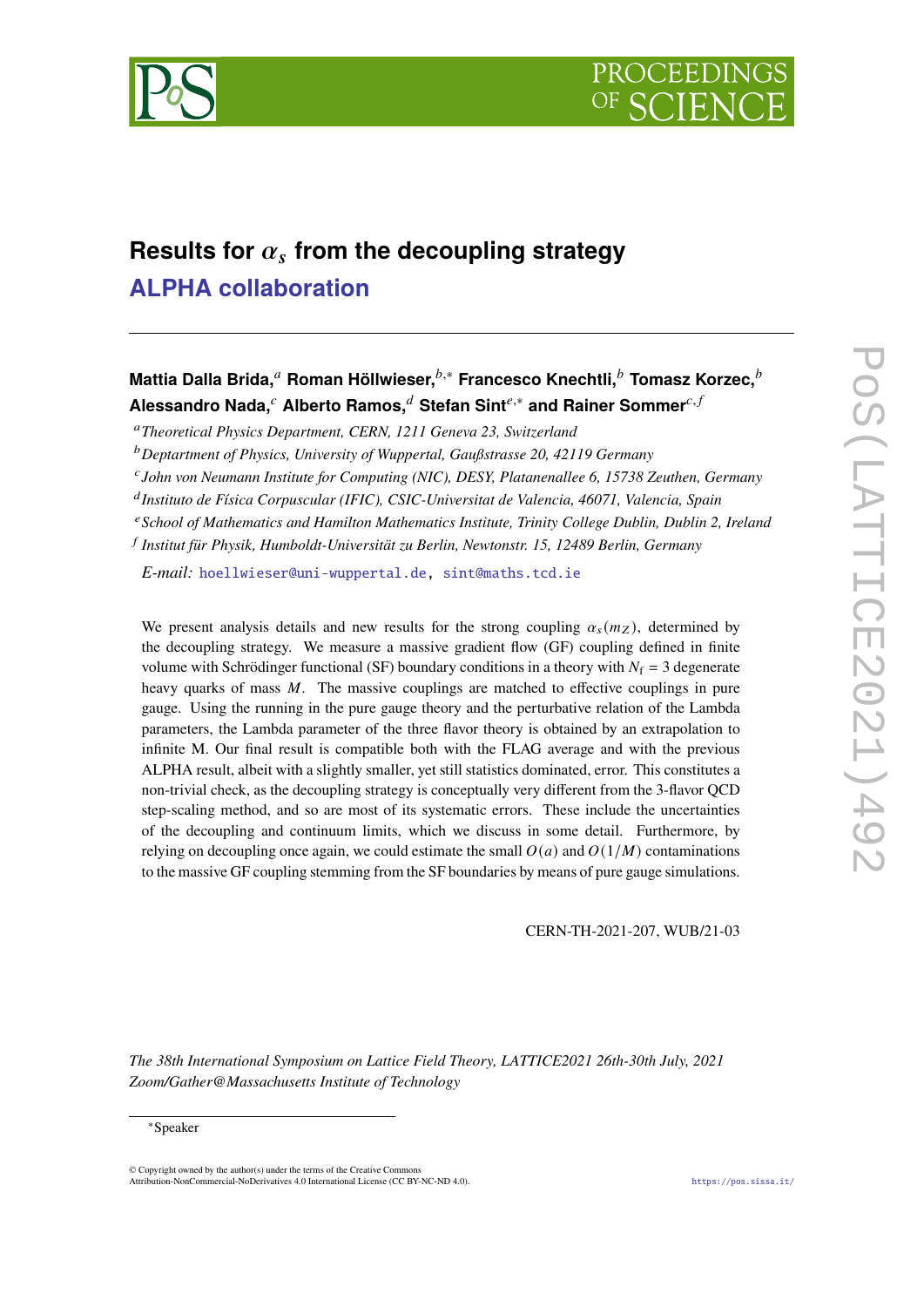#### **1. Introduction**

The determination of the running coupling  $\alpha_s = \overline{g}^2/(4\pi)$  of the strong force yields [\[1–](#page-6-0)[12\]](#page-7-0) with most precise results from lattice QCD based on finite volume renormalization schemes. In [\[13\]](#page-7-1) we implement a new strategy to extract  $\alpha_s$  from lattice QCD simulations based on the decoupling relation for a massive coupling

<span id="page-1-1"></span>
$$
\overline{g}_{N_f=3}^2(\mu, M) = \overline{g}_{N_f=0}^2(\mu) + O((\Lambda/M)^2, (\mu/M)^2).
$$
 (1)

Here  $\overline{g}_{N_f=3}^2(\mu, M)$  is a renormalized coupling in QCD with  $N_f = 3$  massive quarks of mass  $M^1$  $M^1$ and  $\overline{g}_{N_f=0}^2(\mu)$  is the coupling in the pure gauge theory. The renormalization scale,  $\mu$ , is the same in both theories. The result of Ref. [\[12\]](#page-7-0) is based on the non-perturbative running of the coupling from low to high energies. Eq. [\(1\)](#page-1-1) defers this computation to the pure gauge theory, where very high precision can be achieved [\[15,](#page-7-2) [16\]](#page-8-0). We computed a finite volume coupling in a setting with  $N_f = 3$  mass-degenerate heavy quarks for values of the quark mass ranging from charm to above the bottom and already provided a proof of principle that Eq. [\(1\)](#page-1-1) can be used to extract  $\alpha_s$  [\[13\]](#page-7-1). Here we present our latest results, confirming the world average of  $\alpha_s$  with another independent method, and a good chance to further reduce its uncertainty.

### **2. Strategy**

Decoupling [\[17,](#page-8-1) [18\]](#page-8-2) applies to dimensionless, renormalized, low-energy, quantities which include suitably defined couplings at low renormalization scales. Eq.[\(1\)](#page-1-1) holds when the two theories are matched, i.e. that the  $\Lambda$ -parameter of the  $N_f = 0$  theory is chosen such that

<span id="page-1-2"></span>
$$
\Lambda_{\overline{\rm MS}}^{(0)} = \Lambda_{\overline{\rm MS}}^{(3)} P_{0,3}(M/\Lambda_{\overline{\rm MS}}^{(3)})\,. \tag{2}
$$

 $P_{0,3}$  is the matching factor between the two theories, which, if M is large enough, can be computed very accurately in perturbation theory  $[14, 19-24]$  $[14, 19-24]$  $[14, 19-24]$  $[14, 19-24]$ . Equations  $(1)$ ,  $(2)$  can be exploited to determine the three flavor  $\Lambda$ -parameter following these steps:

- Choose a low energy renormalization scale  $\mu$ , that is known in physical units (MeV) in the three flavor theory.
- Determine a massive coupling  $\overline{g}^2 = \overline{g}_{N_f=3}^2(\mu, M)$  on lattices with different lattice spacing a, and take the continuum limit.
- Determine the non-perturbative  $\beta$ -function of the coupling in the  $N_f = 0$  theory and compute the  $\Lambda$ -parameter in units of  $\mu$  [\[15\]](#page-7-2)

<span id="page-1-3"></span>
$$
\frac{\Lambda^{(0)}}{\mu} = (b_0 \overline{g}^2)^{-b_1/(2b_0^2)} e^{-1/(2b_0 \overline{g}^2)} \exp\left\{-\int_0^{\overline{g}} \left[\frac{1}{\beta(x)} + \frac{1}{b_0 x^3} - \frac{b_1}{b_0^2 x}\right] dx\right\}.
$$
 (3)

The Λ-parameter in the MS scheme is then given *exactly* by a 1-loop relation. For more details on the exact procedure see [\[13\]](#page-7-1).

<span id="page-1-0"></span><sup>&</sup>lt;sup>1</sup>We follow the notation of [\[14\]](#page-7-3) and denote by *M* the renormalization group invariant (RGI) quark mass, and by  $\Lambda$ the Lambda-parameter of QCD in the  $\overline{\text{MS}}$  scheme.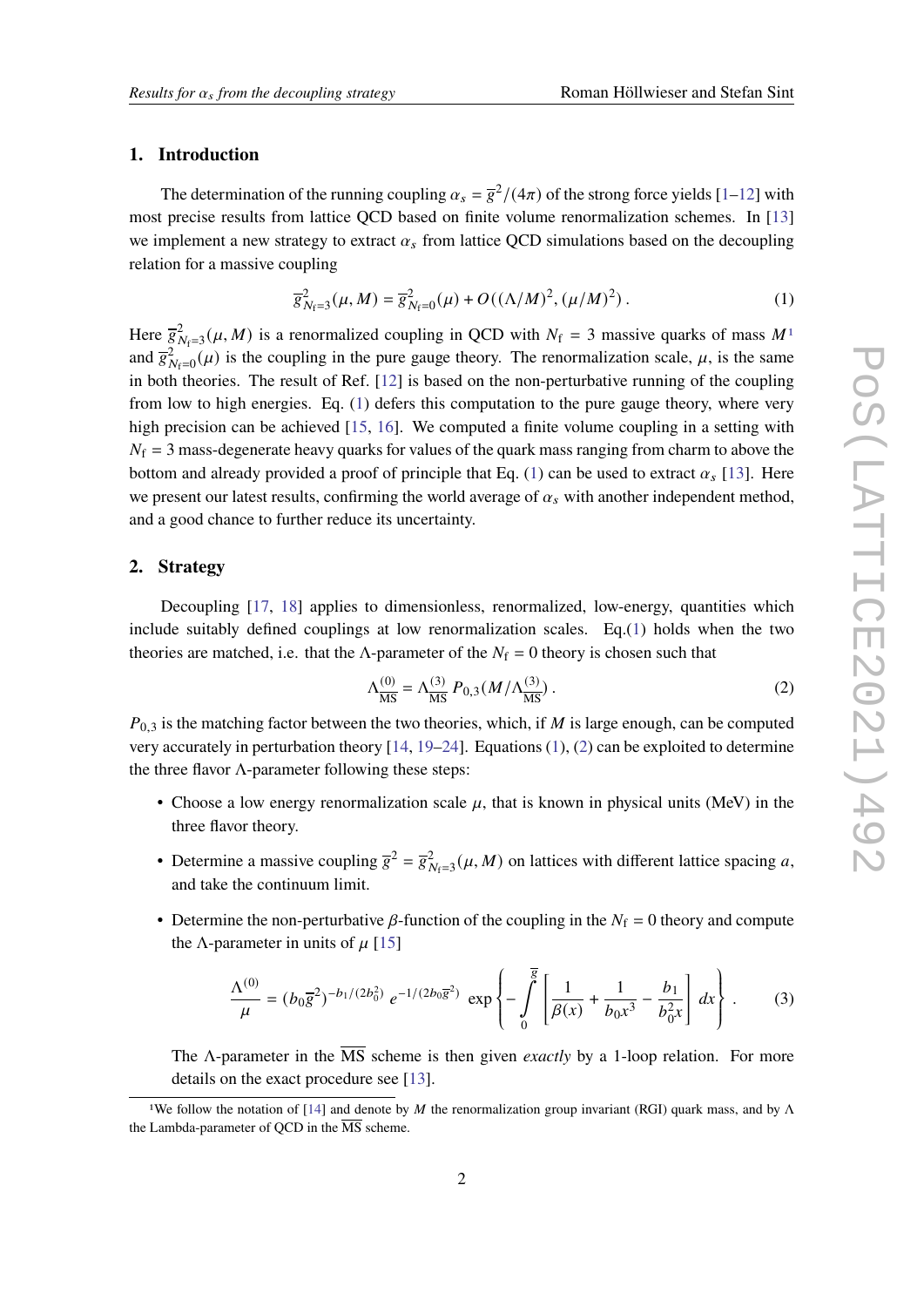• Obtain the  $N_f = 3$   $\Lambda$ -parameter in physical units as

<span id="page-2-1"></span>
$$
\Lambda_{\overline{\rm MS}}^{(3)} = \mu \times \frac{\Lambda_{\overline{\rm MS}}^{(0)}}{\mu} \times \frac{1}{P_{0,3}(M/\Lambda_{\overline{\rm MS}}^{(3)})} + O(M^{-2}).
$$
 (4)

Finally, the result can be translated to the commonly used coupling constant  $\alpha_s^{(5)}(M_Z)$ , relying on the use of perturbation theory in the  $\overline{\text{MS}}$  scheme at the charm and bottom mass thresholds. In [\[13\]](#page-7-1) we have shown, that this strategy is viable and able to reduce the uncertainty of the strong coupling. Several of the above steps were already carried out within different projects, *e.g.*, we know that in the three flavor theory  $\overline{g}_{GF}^2(\mu, M = 0) = 3.95$  implies  $\mu = 789(15)$  MeV [\[12,](#page-7-0) [25\]](#page-8-5), where  $\overline{g}_{GF}$ denotes the gradient-flow coupling, that runs with the box-size of the system  $\mu = 1/L$  [\[26\]](#page-8-6). We denote this particular choice of renormalization scale by  $\mu_{\text{dec}}$  from here on. It is the low-energy scale (low in the sense that  $\mu \ll M$ ) at which decoupling in the form of eq. [\(1\)](#page-1-1) is applied. Another important ingredient that has already been worked out, is the  $\beta$ -function of the  $N_f = 0$  gradient-flow coupling. It has been constructed non-perturbatively to a very high precision, such that Eq. [\(3\)](#page-1-3) can be evaluated for a large range of couplings [\[15\]](#page-7-2). The other key ingredient is a precise determination of the *massive* coupling at scale  $\mu$  for various M. These simulations have to follow so-called lines of constant physics which give the bare parameters of the discretized theory such that

<span id="page-2-0"></span>
$$
\overline{g}_{GF}^{2}(\mu_{dec}, 0) = 3.95, \quad M/\mu_{dec} \equiv z \in \{2, 4, 6, 8, 12\}
$$
 (5)

for various resolutions  $a/L = a\mu_{\text{dec}}$ . In a B-physics project of our collaboration [\[27\]](#page-8-7), bare couplings,  $\tilde{g}_0^2$  and hopping parameters  $\kappa = \kappa_{crit}$  have been tuned such that the condition for the massless coupling is satisfied within less than  $4\%$  and such that indeed the quarks are massless to high accuracy. The chosen resolutions are  $L/a = 12, 16, 20, 24, 32$  and 40, where the parameters of  $L/a = 40$  can be inferred from [\[25\]](#page-8-5). For the massive coupling, fixed values of  $z = ML$  determine aM and therefore the hopping parameter  $\kappa$ . Their relation is provided by the following renormalization

$$
M = \frac{M}{\overline{m}(\mu)} \frac{Z_A(\tilde{g}_0)}{Z_P(\tilde{g}_0, \mu)} m_{\text{PCAC}} \left( 1 + (b_A - b_P) a m_q \right) , \quad m_{\text{PCAC}} = \hat{Z}(\tilde{g}_0) m_q (1 + \hat{b} a m_q) , \quad (6)
$$

where  $am_q = 1/(2\kappa) - 1/(2\kappa_{\text{crit}})$  is the bare subtracted quark mass. All parameters in the relation between PCAC mass and RGI quark mass are known from [\[28\]](#page-8-8) and  $Z_A$  from [\[29\]](#page-8-9). We have carried out massless MC simulations to determine  $\hat{Z}$  and  $\hat{b}$  with an example depicted in Fig. [1](#page-3-0) on the left. The knowledge of these parameters allows massive MC simulations of  $L/a = 12, 16, 20, 24, 32, 40$ with  $T = 2L$  and for the z-values in Eq. [\(5\)](#page-2-0) we have  $M \approx 1.6...9.5$  $M \approx 1.6...9.5$  $M \approx 1.6...9.5$  GeV, see the right plot of Fig. 1 for an overview of massive simulations to be discussed below. The fine resolutions are crucial to fully control the continuum limit  $a/L \rightarrow 0$  of

$$
\bar{g}_{N_f=3}^2(\mu, z) \quad \text{for} \quad \bar{g}_{N_f=3}^2(\mu, 0) = 3.95, \ \mu = 1/L, \ z = LM \,, \tag{7}
$$

which gives values for the massive coupling in the continuum limit. The second limit that needs to be controlled is  $M \to \infty$  in eq. [\(4\)](#page-2-1).

Before we discuss how we obtain numerical control over the double limit  $\lim_{z\to\infty} \lim_{a\to a}$ , we need to explain some details on the simulations, in particular the definition of the non-perturbative coupling, associated systematic effects and how we control them.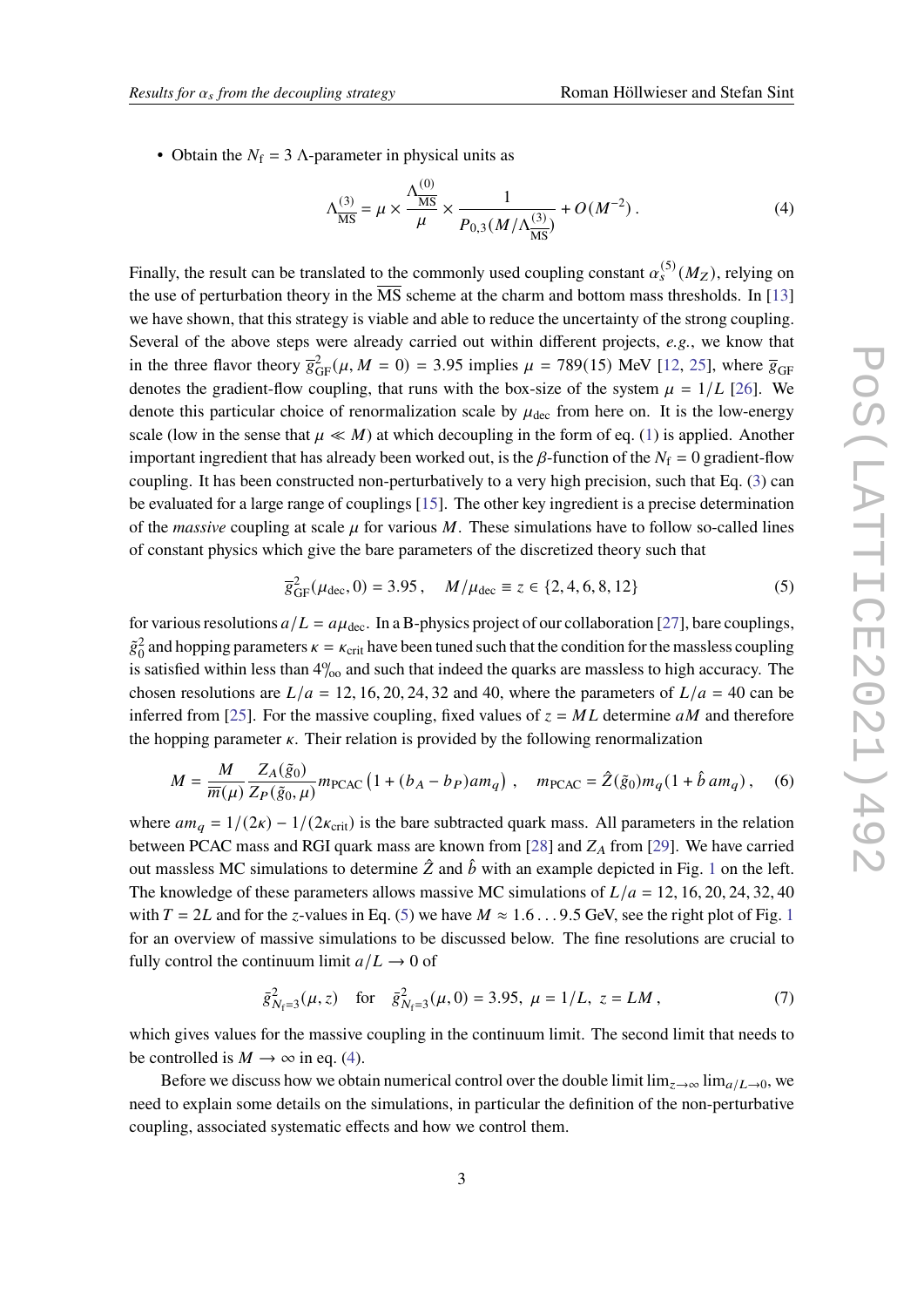<span id="page-3-0"></span>

**Figure 1:** (left) Bare mass  $m_{\text{PCAC}}$  as a function of the bare subtracted mass  $m_q = 1/2\kappa - 1/2\kappa_c$  for various values of  $\kappa$  and  $g_0^2$  fixed as explained. The fit determines  $\kappa_c$ ,  $\hat{Z}$ ,  $\hat{b}$  for the resolution  $L/a = 16$  and with Schrödinger Functional boundary conditions and  $T = L$ . (right) Renormalized PCAC masses of the massive simulations, giving an overview of simulated resolutions  $L/a$  and quark masses M, also providing a nontrivial check of our simulation parameters as simulated (intended)  $\zeta$  values correspond to measured and renormalized  $LM$  values in the continuum limit.

### **3. Simulations and Analysis**

For the Monte-Carlo simulations we use the open-source (GPL v[2](#page-3-1)) openQCD package<sup>2</sup> [\[30\]](#page-8-10) in plain C with MPI parallelization. The software has been successfully used in various large-scale projects and we use it in its version openQCD-1.6 with additional implementation of

- the correct Schrödinger Functional boundary conditions for the Symanzik improved gauge action with SF boundary conditions precisely as in [\[25\]](#page-8-5),
- on-the-fly measurements of gradient-flow observables using the Zeuthen flow [\[31\]](#page-9-0), including measurements of the gradient flow coupling and the topological charge,
- on-the-fly measurements of Schrödinger Functional correlators, needed for the determination of the PCAC mass.

All simulations in this project use the Lüscher-Weisz improved gauge action with  $O(a)$  improvement for  $N_f$  = 3 quarks tuned at and around zero quark mass in the first respectively quark masses  $M \approx 1.6...9.5$  GeV in the second set of simulation runs.

We use a gradient flow coupling in a finite volume  $T \times L^3$  with Schrödinger functional (SF) boundary conditions [\[13\]](#page-7-1). In this setting the formally leading corrections to decoupling are not  $1/M^2$  but they are  $1/M$ . In the low energy effective field theory the  $1/M$  term originates from only one operator, tr  $F_{0k}F_{0k}$  located at the two time-boundaries of the SF manifold. The exactly same term is responsible for  $O(a)$  terms of the pure gauge SF. Its renormalization group improved perturbative expansion has recently been discussed [\[32\]](#page-9-1). In complete analogy we are able to treat the  $1/M$  term and show that it is very small. Its smallness is due to a combination of 1) the smallness of the coefficient in the effective theory, which follows from [\[33\]](#page-9-2), 2) the vanishing of

<span id="page-3-1"></span><sup>2</sup><http://luscher.web.cern.ch/luscher/openQCD/>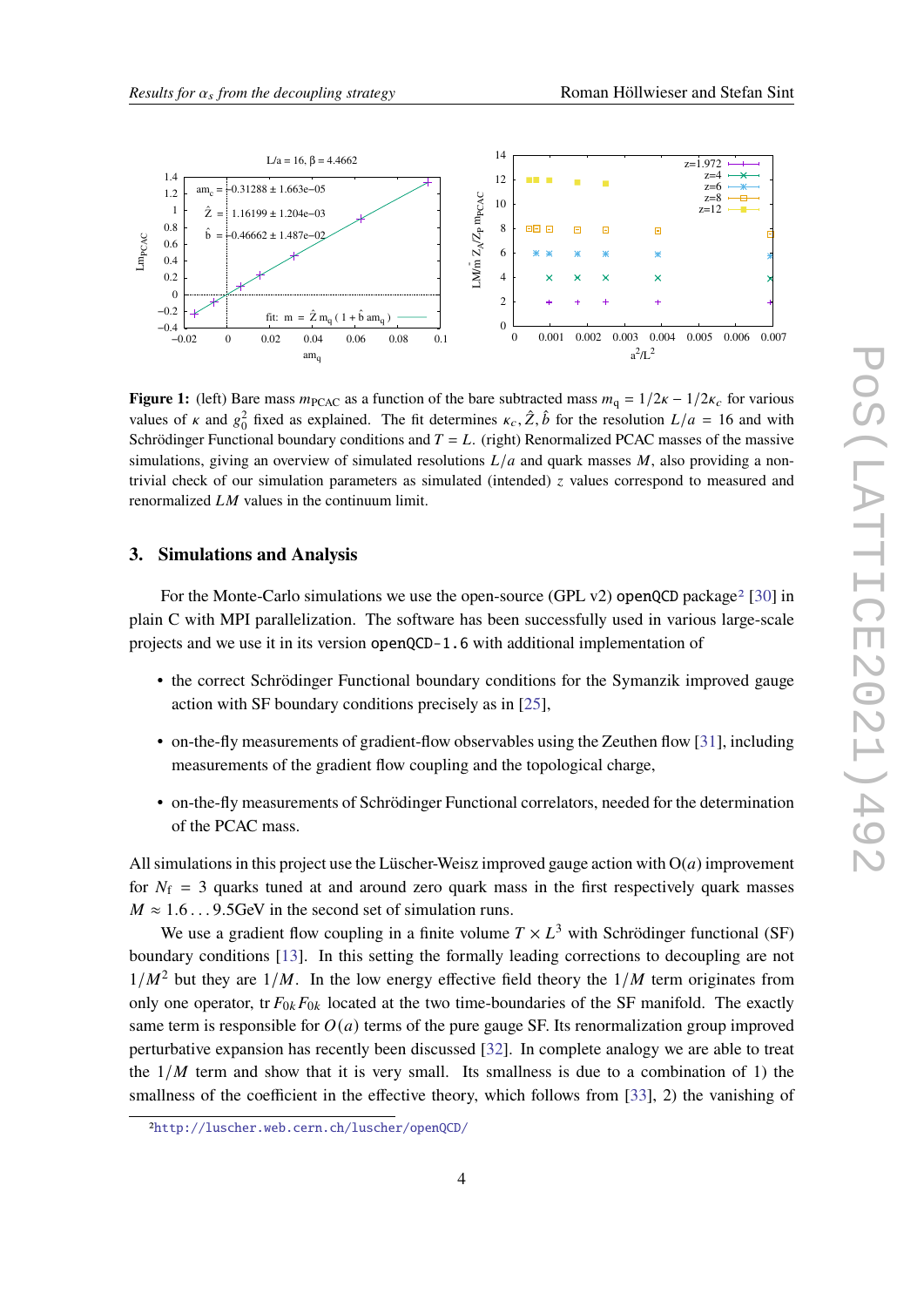the anomalous dimension of tr  $F_{0k}F_{0k}$  at the boundary [\[32\]](#page-9-1) and 3) our choice  $T = 2L$ . The latter was a precaution that we took in [\[13\]](#page-7-1). We are presently working out the coefficient of tr  $F_{0k}F_{0k}$  to next to leading order in perturbation theory in  $\bar{g}^2$  $\frac{2}{\text{MS}}(m_{\star})$ , where  $\overline{m}_{\overline{\text{MS}}}(m_{\star}) = m_{\star}$ . The effect of the boundary operator can then be determined in the pure gauge theory. In summary, while  $1/M$  terms are there, they can be estimated well and are negligible. Also  $O(a)$  boundary lattice artifacts are suppressed by the choice  $T = 2L$  and are very small due to the implemented one-loop boundary  $O(a)$  improvement.

The basis for the analysis of the continuum and decoupling limits is determined via first applying Symanzik EFT [\[34\]](#page-9-3) and then performing a heavy quark mass expansion of that continuum EFT. The first step tells us that the only  $\sim a^2$  cutoff effects accompanied by positive powers of the quark mass are of the form  $a^2M^2$ , once O(*a*) improvement is done. The second step yields a series in powers of  $1/M^2$  of all terms in the Symanzik EFT, when we make the usual assumption that also the second level EFT is described by a local effective Lagrangian. Taking only the leading corrections, this argumentation yields

<span id="page-4-0"></span>
$$
\bar{g}^{2}(z_{i}) = c_{i} + p_{1} \left[ \alpha_{s}(a^{-1}) \right]^{\hat{\Gamma}_{1}} (a/L)^{2} + p_{2} \left[ \alpha_{s}(a^{-1}) \right]^{\hat{\Gamma}_{2}} (aM)^{2}, \tag{8}
$$

as a fit function for performing the continuum limit. The presence of log-corrections of the form  $[\alpha_s(a^{-1})]^{\hat{\Gamma}_i}$  is due to the anomalous dimensions of the operators in the EFTs. There is partial knowledge on them from Husung et al. [\[32,](#page-9-1) [35,](#page-9-4) [36\]](#page-9-5), but it is not yet complete. We will vary the  $\Gamma_i$ to an extent suggested by [\[32,](#page-9-1) [35,](#page-9-4) [36\]](#page-9-5), being aware that this is not the end of the story.

The combined, linear fit of our data using Eq. [\(8\)](#page-4-0) is shown in Fig. [2.](#page-4-1) In order to get a good quality of the fit (min.  $\chi^2$ ), we only take data points with  $z \ge 4$  and  $aM \le 0.4$  into account. We see in the right plot of Fig. [2](#page-4-1) that the  $z = 2$  data shows a very different slope in  $(aM)^2$  compared to the other data sets. Further, varying the exponents  $\hat{\Gamma}_i$  in the range  $[-1 \dots 1]$  gives a systematic error which is negligible in the final result of  $\Lambda$ . We use  $\hat{\Gamma}_1 = \hat{\Gamma}_2 = 0$  for our central values.

<span id="page-4-1"></span>

**Figure 2:** The gradient flow couplings  $\bar{g}_z^2 = \bar{g}^2(\mu, z\mu)$  of our massive simulations for  $z = 2, 4, 6, 8, 12$  from bottom to top versus the leading discretization effects  $(a/L)^2$  (left) and  $(aM)^2$  (right), together with the combined, correlated, linear fit in Eq. [\(8\)](#page-4-0), taking into account only data points with  $z \ge 4$  and  $aM \le 0.4$ . Note, the crosses on  $a = 0$  axes stem from individual z extrapolations, not the combined fit.

Using Eqs. [\(3\)](#page-1-3) and [\(4\)](#page-2-1) we translate our continuum extrapolated couplings  $\bar{g}_z^2 = \bar{g}^2(\mu, z\mu)$ into  $\Lambda_{\overline{MS}}^{(3)}$  $\frac{(3)}{\text{MS}}$ -parameters in physical units. For the decoupling  $(M \rightarrow \infty)$  extrapolation we find the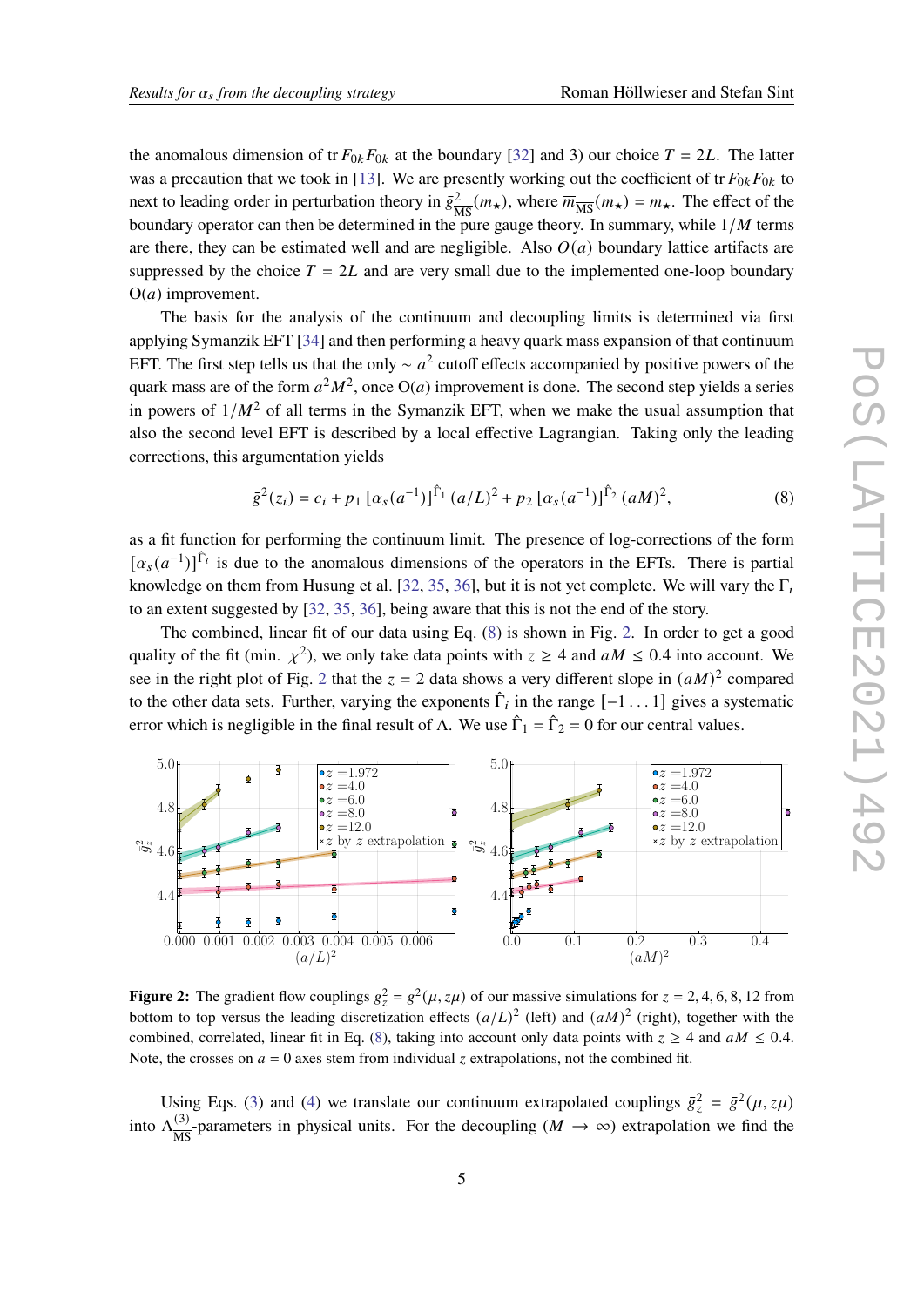functional form

<span id="page-5-1"></span>
$$
\Lambda_{\overline{\rm MS}}^{(3)}(z) = A + \frac{B}{z^2} \left[ \alpha_s(m_\star) \right]^\uparrow \qquad \text{with} \quad \overline{m}_{\overline{\rm MS}}(m_\star) = m_\star,\tag{9}
$$

where again the fractional exponent  $\hat{\Gamma}$  of the logarithmic correction is not known. In fig. [3](#page-5-0) we fit Eq. [\(9\)](#page-5-1) to the continuum extrapolated  $\Lambda_{\overline{\text{MS}}}^{(3)}$  $\frac{(3)}{\text{MS}}$ -parameters, omitting the data point with  $z = 4$  which is clearly outside  $1/z^2$  scaling, and present the extrapolated values for  $\hat{\Gamma} \in [-1, 1]$  in the right plot.

<span id="page-5-0"></span>

**Figure 3:** Values for  $\Lambda_{\overline{MS}}^{(3)}$  $\frac{(3)}{MS}$  determined from the decoupling relation Eq. [\(4\)](#page-2-1) and their extrapolation  $M \to \infty$ using Eq. [\(9\)](#page-5-1). In order to get a good quality of the fit (min.  $\chi^2$ ) we only take data points with  $z \ge 6$ into account (left). The right plot shows different extrapolations for different exponents  $\hat{\Gamma} \in [-1, 1]$  of the logarithmic corrections in Eq. [\(9\)](#page-5-1), with the grey band indicating the preliminary result and error given below.

## **4. Conclusions and Outlook**

With the present status of the simulations and their continuum ( $a/L$  resp.  $aM \rightarrow 0$ ) and decoupling ( $M \rightarrow \infty$ ) limits, we derive a preliminary value of

$$
\Lambda_{\overline{\rm MS}}^{(3)} = 332(10)(2) \text{ MeV}
$$

where we add a systematic error of 2MeV for the variation with  $\hat{\Gamma}$  in Eq. [\(9\)](#page-5-1). The final value is about one standard deviation smaller, but in agreement with the previous result  $\Lambda_{\overline{MS}}^{(3)}$  $\frac{(3)}{\text{MS}}$  = 341(12)MeV [\[12\]](#page-7-0), entirely performed in the  $N_f = 3$  theory. We want to stress that the present analysis is a largely independent computation, only the scale  $\mu_{\text{dec}}$  is in common, which contributes an overall ~ 40% to the error squared in the present analysis. The four-loop prediction for  $\Lambda_{\overline{MS}}^{(5)}$  $\frac{(5)}{\text{MS}} / \Lambda_{\text{MS}}^{(3)}$  $\frac{(3)}{MS}$  yields

$$
\alpha_s(M_Z)=0.1179(7)(1)(1)=0.1179(7),
$$

where the first two errors are the translations of the errors  $(10)(2)$  for  $\Lambda_{\overline{MS}}^{(3)}$  $\frac{(3)}{MS}$  and the last one is the difference between using perturbation theory with all known orders and  $2$  orders less, respectively. In order to reduce the error further, we work on refining the analysis, *e.g.*, by fixing the exponents  $\hat{\Gamma}_i$ , and including more data points with increased statistics. Some simulations are still ongoing or yet to be analyzed and we may hope for a reduction of the error of the world average by a factor of two since at the same time, we will use the synergy with other projects of the ALPHA collaboration to reduce uncertainties in other elements which go into the analysis and final result. These are: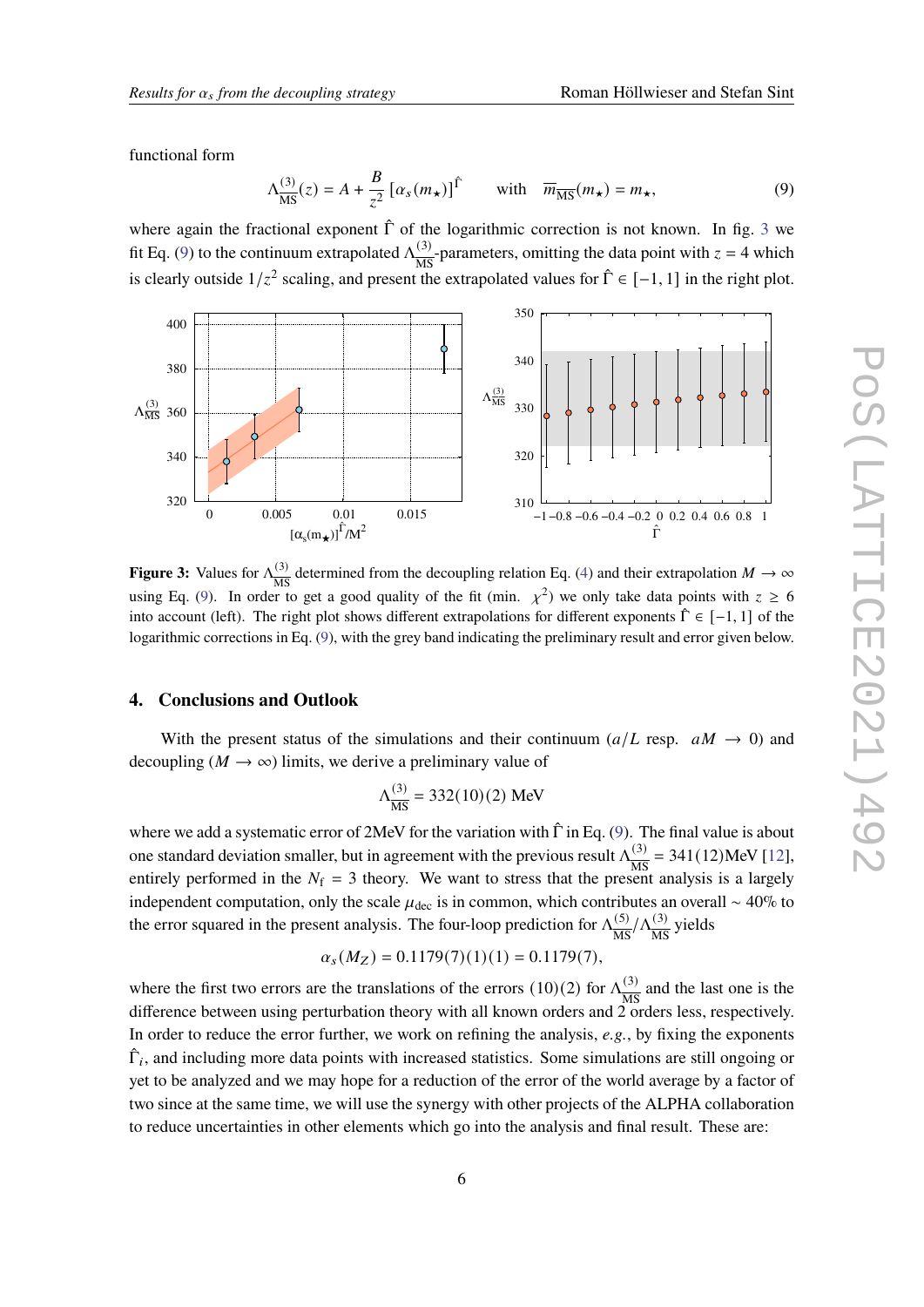- The determination of  $\mu_{\text{dec}}$  in physical units [\[13\]](#page-7-1) is based on 1) the scale setting of CLS [\[12,](#page-7-0) [37\]](#page-9-6) and 2) the running of the massless GF coupling between  $\mu_{\text{dec}}$  and  $\mu_{\text{dec}}/4$ . These will be improved by:
	- 1. Newer CLS ensembles reach down further in the light quark masses. This will allow for an improved scale setting [\[38\]](#page-9-7).
	- 2. The ALPHA collaboration B-physics project performs extensive simulations in  $L_0 =$  $1/\mu_{\text{dec}}$  as well as  $L_1 = 2L_0$ ,  $L_2 = 4L_0$  volumes. The step scaling function of the massless GF coupling will be determined with higher precision and better resolution than in [\[25\]](#page-8-5) exactly in the range of scales needed here.
- While the determination of the  $N_f = 0$   $\beta$ -function in [\[15\]](#page-7-2) is very precise, it does contribute a non-negligible amount to the overall uncertainty, which could be further reduced. Note that we are also performing further cross-checks on the determination of the pure gauge theory Λ-parameter.

For more details on our new procedure based on decoupling and an overview of past, present, and future of precision determinations of the QCD coupling from lattice QCD, please see [\[39](#page-9-8)[–41\]](#page-9-9).

### **Acknowledgements**

A.R. acknowledges financial support from the Generalitat Valenciana (genT program CIDE-GENT/2019/040) and the Ministerio de Ciencia e Innovación PID2020-113644GB-I00. Some authors were supported by the European Union's Horizon 2020 research and innovation program under the Marie Skłodowska-Curie grant agreement nos. 813942 (ITN EuroPLEx) (S.S. and R.S.) and 824093 (STRONG- 2020) (R.S.). Generous computing resources were supplied by the North-German Supercomputing Alliance (HLRN, project bep00072), by the John von Neumann Institute for Computing (NIC) at DESY, Zeuthen and the High Performance Computing Center in Stuttgart (HLRS, PRACE project 5422).

#### **References**

- <span id="page-6-0"></span>[1] **Flavour Lattice Averaging Group** Collaboration, Y. Aoki *et al.*, "FLAG Review 2021," [arXiv:2111.09849 \[hep-lat\]](http://arxiv.org/abs/2111.09849).
- [2] C. Ayala, X. Lobregat, and A. Pineda, "Determination of  $\alpha(M<sub>z</sub>)$  from an hyperasymptotic approximation to the energy of a static quark-antiquark pair," *JHEP* **09** [\(2020\) 016,](http://dx.doi.org/10.1007/JHEP09(2020)016) [arXiv:2005.12301 \[hep-ph\]](http://arxiv.org/abs/2005.12301).
- [3] **TUMQCD** Collaboration, A. Bazavov, N. Brambilla, X. Garcia i Tormo, P. Petreczky, J. Soto, A. Vairo, and J. H. Weber, "Determination of the QCD coupling from the static energy and the free energy," *Phys. Rev. D* **100** [no. 11, \(2019\) 114511,](http://dx.doi.org/10.1103/PhysRevD.100.114511) [arXiv:1907.11747](http://arxiv.org/abs/1907.11747) [\[hep-lat\]](http://arxiv.org/abs/1907.11747).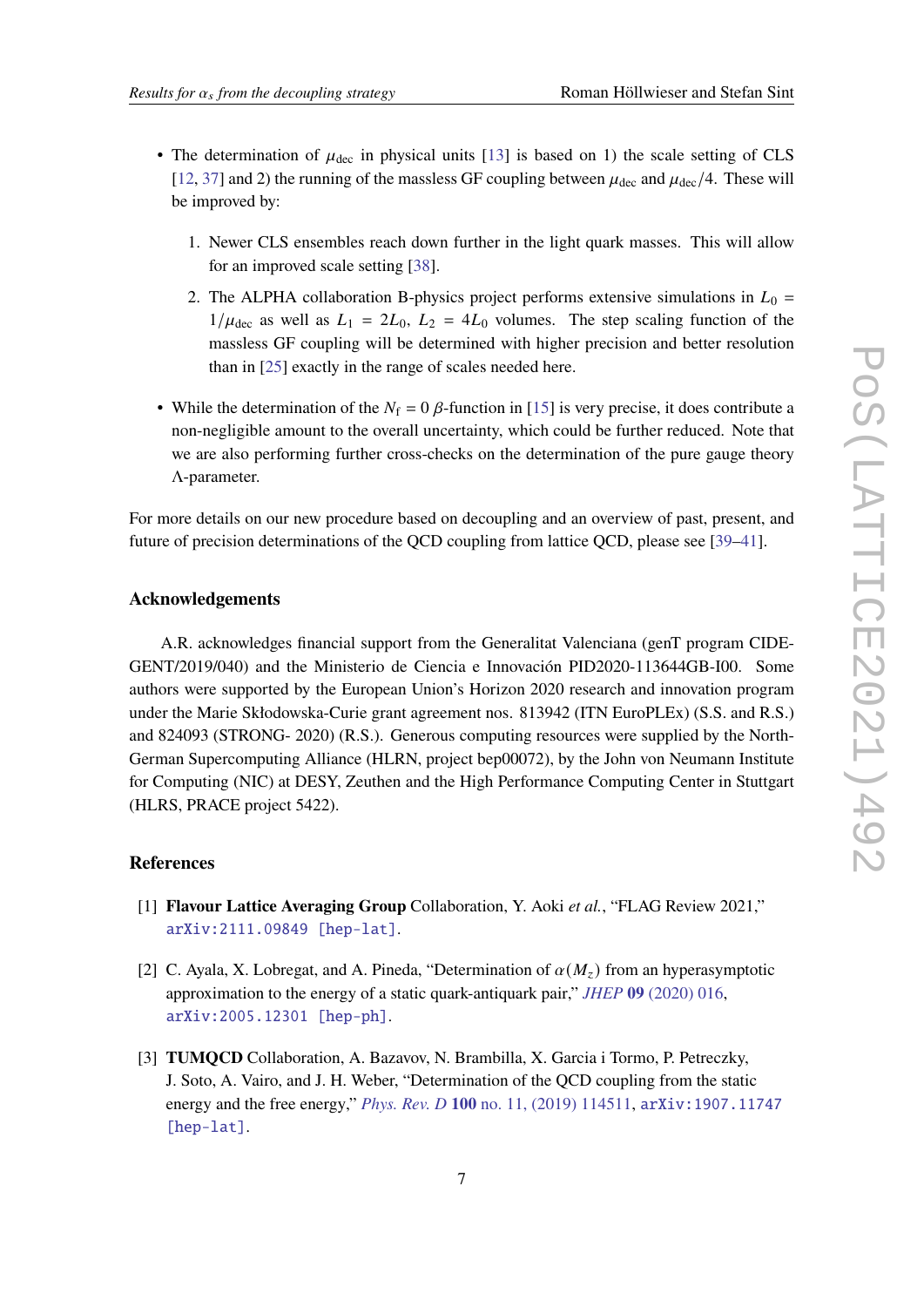- [4] S. Cali, K. Cichy, P. Korcyl, and J. Simeth, "Running coupling constant from position-space current-current correlation functions in three-flavor lattice QCD," *[Phys. Rev. Lett.](http://dx.doi.org/10.1103/PhysRevLett.125.242002)* **125** (2020) [242002,](http://dx.doi.org/10.1103/PhysRevLett.125.242002) [arXiv:2003.05781 \[hep-lat\]](http://arxiv.org/abs/2003.05781).
- [5] **Flavour Lattice Averaging Group** Collaboration, S. Aoki *et al.*, "FLAG Review 2019," *[Eur.](http://dx.doi.org/10.1140/epjc/s10052-019-7354-7) Phys. J.* **C80** [no. 2, \(2020\) 113,](http://dx.doi.org/10.1140/epjc/s10052-019-7354-7) [arXiv:1902.08191 \[hep-lat\]](http://arxiv.org/abs/1902.08191).
- [6] K. Maltman, D. Leinweber, P. Moran, and A. Sternbeck, "The Realistic Lattice Determination of alpha(s)(M(Z)) Revisited," *Phys. Rev.* **D78** [\(2008\) 114504,](http://dx.doi.org/10.1103/PhysRevD.78.114504) [arXiv:0807.2020 \[hep-lat\]](http://arxiv.org/abs/0807.2020).
- [7] **PACS-CS** Collaboration, S. Aoki *et al.*, "Precise determination of the strong coupling constant in  $N_f = 2+1$  lattice OCD with the Schrodinger functional scheme," *JHEP* 10 [\(2009\)](http://dx.doi.org/10.1088/1126-6708/2009/10/053) [053,](http://dx.doi.org/10.1088/1126-6708/2009/10/053) [arXiv:0906.3906 \[hep-lat\]](http://arxiv.org/abs/0906.3906).
- [8] C. McNeile, C. T. H. Davies, E. Follana, K. Hornbostel, and G. P. Lepage, "High-Precision c and b Masses, and QCD Coupling from Current-Current Correlators in Lattice and Continuum QCD," *Phys. Rev.* **D82** [\(2010\) 034512,](http://dx.doi.org/10.1103/PhysRevD.82.034512) [arXiv:1004.4285 \[hep-lat\]](http://arxiv.org/abs/1004.4285).
- [9] B. Chakraborty, C. T. H. Davies, B. Galloway, P. Knecht, J. Koponen, G. C. Donald, R. J. Dowdall, G. P. Lepage, and C. McNeile, "High-precision quark masses and QCD coupling from  $n_f = 4$  lattice QCD," *Phys. Rev.* **D91** [no. 5, \(2015\) 054508,](http://dx.doi.org/10.1103/PhysRevD.91.054508) arXiv: 1408.4169 [\[hep-lat\]](http://arxiv.org/abs/1408.4169).
- [10] A. Bazavov, N. Brambilla, X. Garcia i Tormo, P. Petreczky, J. Soto, and A. Vairo, "Determination of  $\alpha_s$  from the QCD static energy: An update," *Phys. Rev.* **D90** [no. 7, \(2014\)](http://dx.doi.org/10.1103/PhysRevD.90.074038) [074038,](http://dx.doi.org/10.1103/PhysRevD.90.074038) [arXiv:1407.8437 \[hep-ph\]](http://arxiv.org/abs/1407.8437).
- [11] K. Nakayama, B. Fahy, and S. Hashimoto, "Short-distance charmonium correlator on the lattice with Möbius domain-wall fermion and a determination of charm quark mass," *[Phys.](http://dx.doi.org/10.1103/PhysRevD.94.054507) Rev.* **D94** [no. 5, \(2016\) 054507,](http://dx.doi.org/10.1103/PhysRevD.94.054507) [arXiv:1606.01002 \[hep-lat\]](http://arxiv.org/abs/1606.01002).
- <span id="page-7-0"></span>[12] **ALPHA** Collaboration, M. Bruno, M. Dalla Brida, P. Fritzsch, T. Korzec, A. Ramos, S. Schaefer, H. Simma, S. Sint, and R. Sommer, "QCD Coupling from a Nonperturbative Determination of the Three-Flavor Λ Parameter," *Phys. Rev. Lett.* **119** [no. 10, \(2017\) 102001,](http://dx.doi.org/10.1103/PhysRevLett.119.102001) [arXiv:1706.03821 \[hep-lat\]](http://arxiv.org/abs/1706.03821).
- <span id="page-7-1"></span>[13] **ALPHA** Collaboration, M. Dalla Brida, R. Höllwieser, F. Knechtli, T. Korzec, A. Ramos, and R. Sommer, "Non-perturbative renormalization by decoupling," *[Phys. Lett. B](http://dx.doi.org/10.1016/j.physletb.2020.135571)* **807** (2020) [135571,](http://dx.doi.org/10.1016/j.physletb.2020.135571) [arXiv:1912.06001 \[hep-lat\]](http://arxiv.org/abs/1912.06001).
- <span id="page-7-3"></span>[14] **ALPHA** Collaboration, A. Athenodorou, J. Finkenrath, F. Knechtli, T. Korzec, B. Leder, M. Krstic-Marinkovic, and R. Sommer, "How perturbative are heavy sea quarks?," *[Nucl.](http://dx.doi.org/10.1016/j.nuclphysb.2019.114612) Phys.* **B943** [\(2019\) 114612,](http://dx.doi.org/10.1016/j.nuclphysb.2019.114612) [arXiv:1809.03383 \[hep-lat\]](http://arxiv.org/abs/1809.03383).
- <span id="page-7-2"></span>[15] M. Dalla Brida and A. Ramos, "The gradient flow coupling at high-energy and the scale of SU(3) Yang?Mills theory," *Eur. Phys. J.* **C79** [no. 8, \(2019\) 720,](http://dx.doi.org/10.1140/epjc/s10052-019-7228-z) [arXiv:1905.05147](http://arxiv.org/abs/1905.05147) [\[hep-lat\]](http://arxiv.org/abs/1905.05147).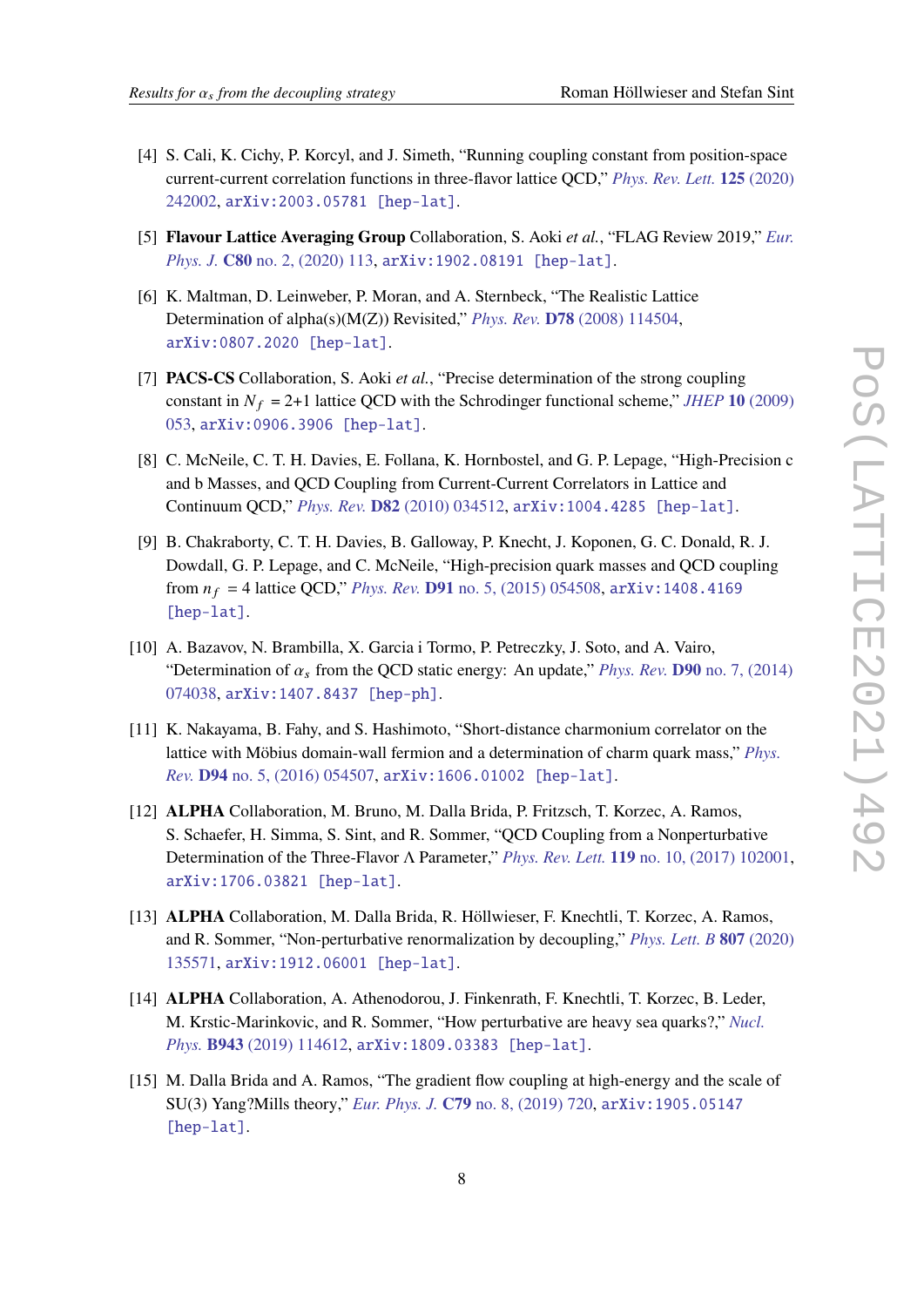- <span id="page-8-0"></span>[16] A. Nada and A. Ramos, "An analysis of systematic effects in finite size scaling studies using the gradient flow," *Eur. Phys. J. C* **81** [no. 1, \(2021\) 1,](http://dx.doi.org/10.1140/epjc/s10052-020-08759-1) [arXiv:2007.12862 \[hep-lat\]](http://arxiv.org/abs/2007.12862).
- <span id="page-8-1"></span>[17] T. Appelquist and J. Carazzone, "Infrared Singularities and Massive Fields," *[Phys. Rev.](http://dx.doi.org/10.1103/PhysRevD.11.2856)* **D11** [\(1975\) 2856.](http://dx.doi.org/10.1103/PhysRevD.11.2856)
- <span id="page-8-2"></span>[18] S. Weinberg, "Effective Gauge Theories," *Phys. Lett.* **91B** [\(1980\) 51–55.](http://dx.doi.org/10.1016/0370-2693(80)90660-7)
- <span id="page-8-3"></span>[19] W. Bernreuther and W. Wetzel, "Decoupling of Heavy Quarks in the Minimal Subtraction Scheme," *Nucl. Phys.* **B197** [\(1982\) 228–236.](http://dx.doi.org/10.1016/0550-3213(82)90288-7, 10.1016/S0550-3213(97)00811-0) [Erratum: Nucl. Phys.B513,758(1998)].
- [20] K.G. Chetyrkin, J.H. Kühn, and C. Sturm, "QCD decoupling at four loops," *[Nucl. Phys.](http://dx.doi.org/10.1016/j.nuclphysb.2006.03.020)* **B744** [\(2006\) 121–135,](http://dx.doi.org/10.1016/j.nuclphysb.2006.03.020) [arXiv:hep-ph/0512060 \[hep-ph\]](http://arxiv.org/abs/hep-ph/0512060).
- [21] Y. Schröder and M. Steinhauser, "Four-loop decoupling relations for the strong coupling," *JHEP* **01** [\(2006\) 051,](http://dx.doi.org/10.1088/1126-6708/2006/01/051) [arXiv:hep-ph/0512058 \[hep-ph\]](http://arxiv.org/abs/hep-ph/0512058).
- [22] B. A. Kniehl, A. V. Kotikov, A. I. Onishchenko, and O. L. Veretin, "Strong-coupling constant with flavor thresholds at five loops in the anti-MS scheme," *[Phys. Rev. Lett.](http://dx.doi.org/10.1103/PhysRevLett.97.042001)* **97** (2006) [042001,](http://dx.doi.org/10.1103/PhysRevLett.97.042001) [arXiv:hep-ph/0607202 \[hep-ph\]](http://arxiv.org/abs/hep-ph/0607202).
- [23] A. G. Grozin, M. Höschele, J. Hoff, and M. Steinhauser, "Simultaneous decoupling of bottom and charm quarks," *JHEP* **09** [\(2011\) 066,](http://dx.doi.org/10.1007/JHEP09(2011)066) [arXiv:1107.5970 \[hep-ph\]](http://arxiv.org/abs/1107.5970).
- <span id="page-8-4"></span>[24] M. Gerlach, F. Herren, and M. Steinhauser, "Wilson coefficients for Higgs boson production and decoupling relations to  $O\left(\alpha_s^4\right)$ ," *JHEP* 11 [\(2018\) 141,](http://dx.doi.org/10.1007/JHEP11(2018)141) [arXiv:1809.06787 \[hep-ph\]](http://arxiv.org/abs/1809.06787).
- <span id="page-8-5"></span>[25] **ALPHA** Collaboration, M. Dalla Brida, P. Fritzsch, T. Korzec, A. Ramos, S. Sint, and R. Sommer, "Slow running of the Gradient Flow coupling from 200 MeV to 4 GeV in  $N_f = 3$ QCD," *Phys. Rev.* **D95** [no. 1, \(2017\) 014507,](http://dx.doi.org/10.1103/PhysRevD.95.014507) [arXiv:1607.06423 \[hep-lat\]](http://arxiv.org/abs/1607.06423).
- <span id="page-8-6"></span>[26] P. Fritzsch and A. Ramos, "The gradient flow coupling in the Schrödinger Functional," *[JHEP](http://dx.doi.org/10.1007/JHEP10(2013)008)* **10** [\(2013\) 008,](http://dx.doi.org/10.1007/JHEP10(2013)008) [arXiv:1301.4388 \[hep-lat\]](http://arxiv.org/abs/1301.4388).
- <span id="page-8-7"></span>[27] P. Fritzsch, J. Heitger, and S. Kuberski, " $O(a)$  improved quark mass renormalization for a non-perturbative matching of HQET to three-flavor QCD," *PoS* **[LATTICE2018](http://dx.doi.org/10.22323/1.334.0218)** (2019) 218.
- <span id="page-8-8"></span>[28] **ALPHA** Collaboration, I. Campos, P. Fritzsch, C. Pena, D. Preti, A. Ramos, and A. Vladikas, "Non-perturbative quark mass renormalisation and running in  $N_f = 3$  QCD," *Eur. Phys. J.* **C78** [no. 5, \(2018\) 387,](http://dx.doi.org/10.1140/epjc/s10052-018-5870-5) [arXiv:1802.05243 \[hep-lat\]](http://arxiv.org/abs/1802.05243).
- <span id="page-8-9"></span>[29] M. Dalla Brida, T. Korzec, S. Sint, and P. Vilaseca, "High precision renormalization of the flavour non-singlet Noether currents in lattice QCD with Wilson quarks," *[Eur. Phys. J.](http://dx.doi.org/10.1140/epjc/s10052-018-6514-5)* **C79** [no. 1, \(2019\) 23,](http://dx.doi.org/10.1140/epjc/s10052-018-6514-5) [arXiv:1808.09236 \[hep-lat\]](http://arxiv.org/abs/1808.09236).
- <span id="page-8-10"></span>[30] M. Lüscher and S. Schaefer, "Lattice QCD with open boundary conditions and twisted-mass reweighting," *[Comput. Phys. Commun.](http://dx.doi.org/10.1016/j.cpc.2012.10.003)* **184** (2013) 519–528, [arXiv:1206.2809](http://arxiv.org/abs/1206.2809) [\[hep-lat\]](http://arxiv.org/abs/1206.2809).